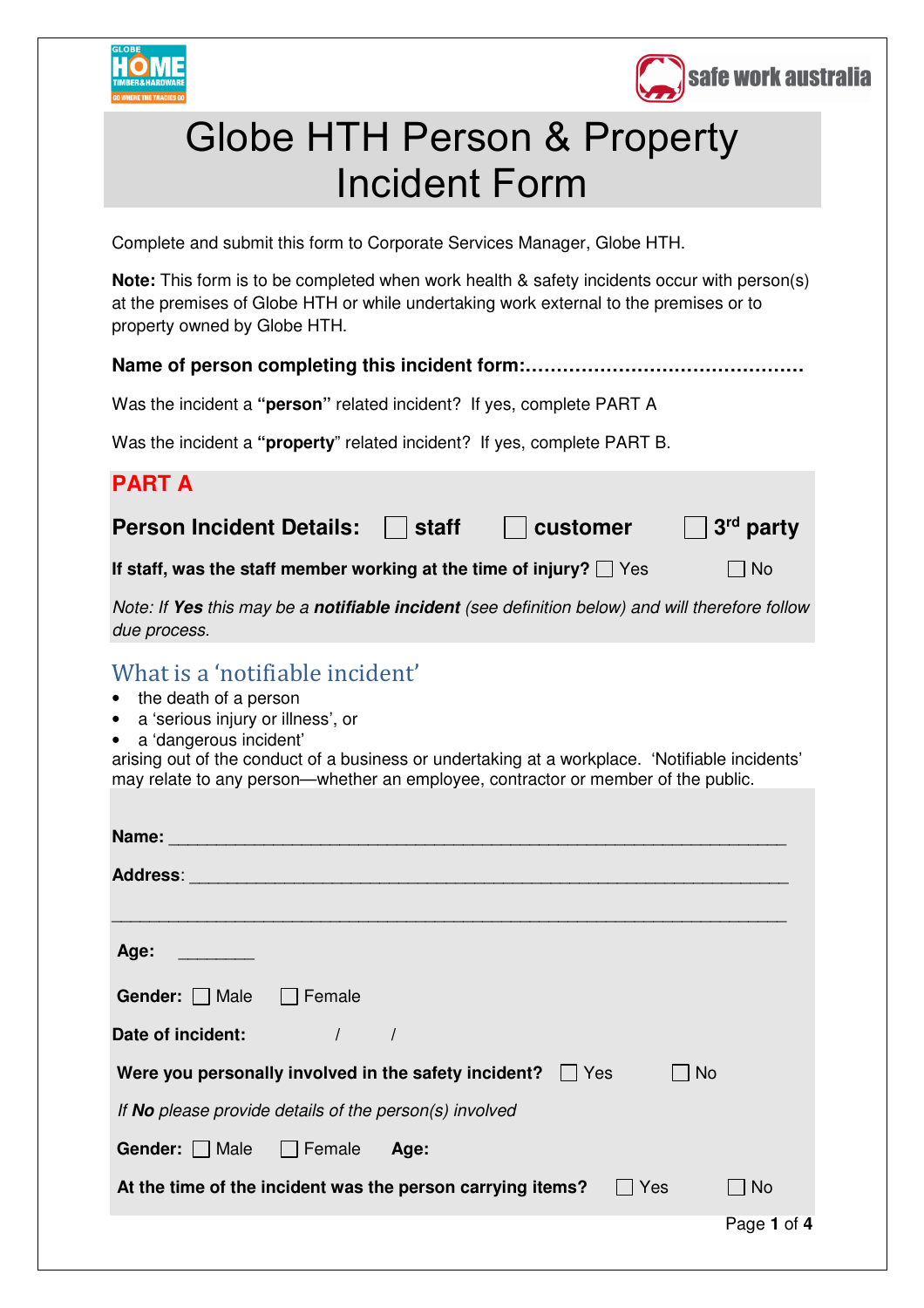| <b>GLOBE</b>                                                                                                                     | safe work australia |
|----------------------------------------------------------------------------------------------------------------------------------|---------------------|
| Incident description: use short statements, be precise                                                                           |                     |
|                                                                                                                                  |                     |
|                                                                                                                                  |                     |
|                                                                                                                                  |                     |
| Did it result in an injury? $\Box$ Yes<br>$\sqcap$ No                                                                            |                     |
| If Yes what was the injury? Did it require medical treatment?                                                                    |                     |
|                                                                                                                                  |                     |
|                                                                                                                                  |                     |
|                                                                                                                                  |                     |
| If No please specify                                                                                                             |                     |
| <b>PART B</b>                                                                                                                    |                     |
| <b>Property (vehicle) Incident Details:</b>                                                                                      |                     |
| Note: Includes fork lifts, trucks, utility vehicles                                                                              |                     |
| $\sqrt{ }$<br>Date of safety incident or near miss:<br>$\sqrt{ }$                                                                |                     |
| Were you personally involved in the safety incident? $\Box$ Yes                                                                  | <b>No</b>           |
| At the time of the incident was the vehicle carrying                                                                             |                     |
| Passengers<br>Stock/customer order<br>Other                                                                                      |                     |
| Is this the first time the person has been involved in a safety incident involving a<br>vehicle at Globe HTH? □ Yes<br><b>No</b> |                     |
|                                                                                                                                  | Page 2 of 4         |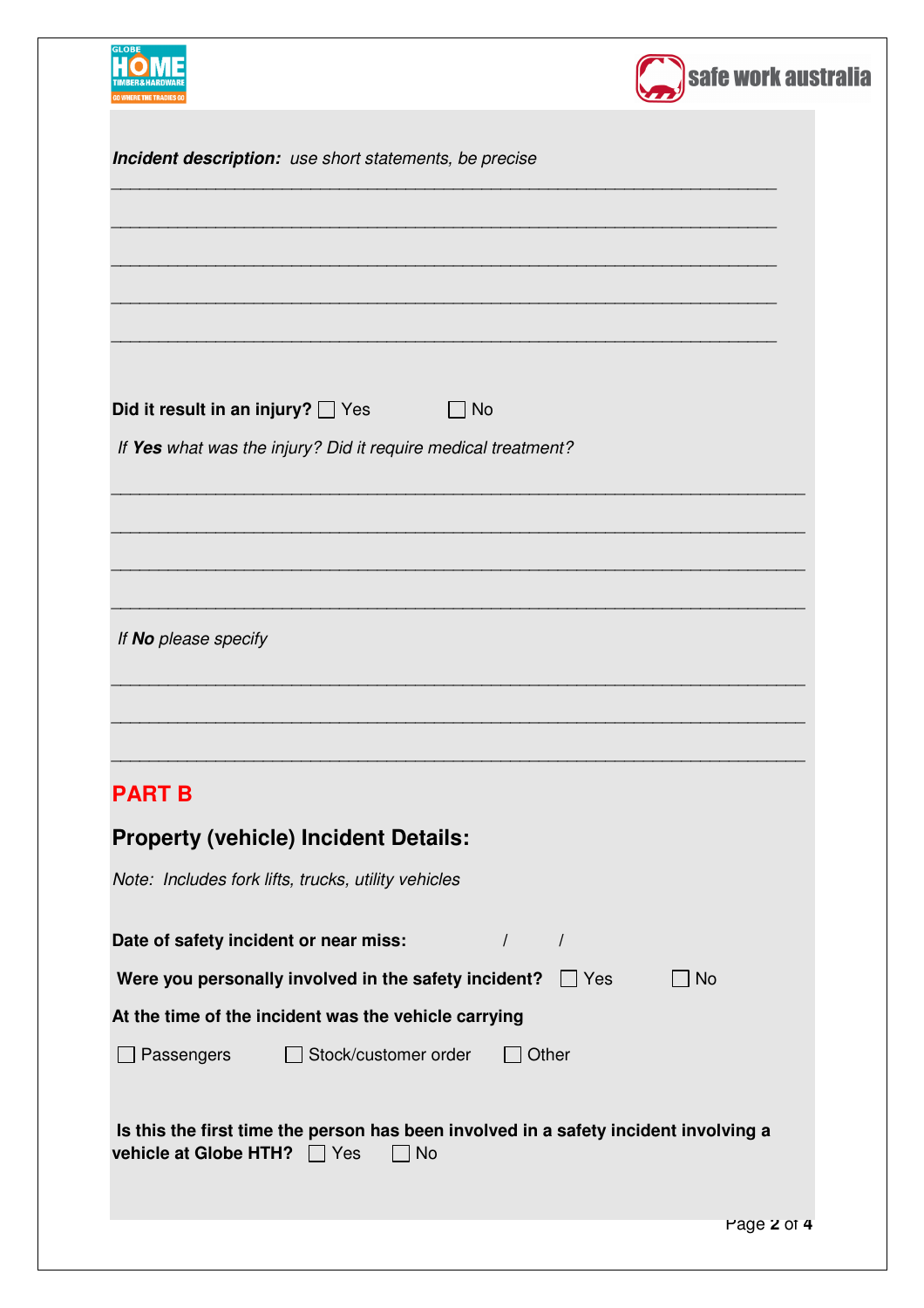| <b>GLOBI</b>                                                                                                  | safe work australia |
|---------------------------------------------------------------------------------------------------------------|---------------------|
| If No please briefly describe details of previous incident                                                    |                     |
| Incident description:                                                                                         |                     |
| Briefly describe what happened. Use short statements, be precise                                              |                     |
|                                                                                                               |                     |
| Did it result in an injury? $\Box$ Yes<br>$\Box$ No                                                           |                     |
| If Yes go to PART A of this form and complete.<br>Where did the vehicle incident occur? $\Box$ Globe premises | Other               |
| If other, what was the exact location?                                                                        |                     |
|                                                                                                               |                     |
| Itemise the vehicle damage:                                                                                   |                     |
|                                                                                                               |                     |
|                                                                                                               |                     |
| (person that completed form)                                                                                  | Date / /            |
|                                                                                                               |                     |
|                                                                                                               |                     |